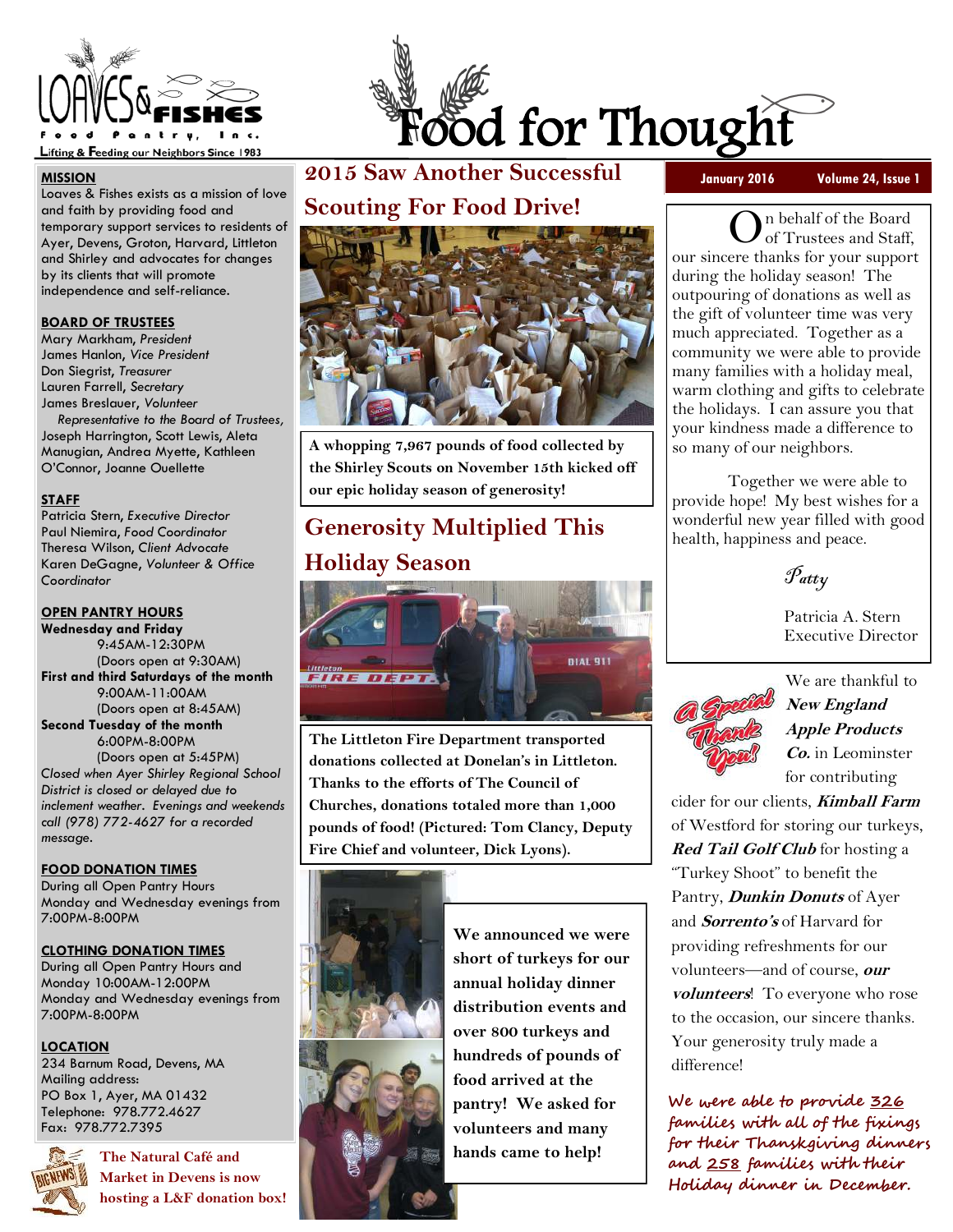### **Community Partners**



Representatives from National Grid present Executive Director, Patty Stern with a \$2,500 donation!



Annemarie, Evelyn, Niel and Nancy from Vitasoy of Ayer with their annual toy drive for Shop For Your Kids Program

**During our annual Shop For Your Parents event, 250 children from 115 families were able to select gifts for their family members over the holidays! Thank you to our donors, supporters and volunteers who made this event possible.**



Sgt. John McDonald of the Ayer Police Department organizes an annual toy drive for Shop For Your Kids. This year, the APD requested donations be dropped off at several locations in Ayer (North Middlesex Savings Bank, I. C. Federal Credit Union, Ayer Town Hall, Ayer Post Office, Carlin's Tavern, Ayer Public Library and the Ayer Police Department). Thank you APD!

A special thank you to Nashoba Valley Chamber of Commerce, Mass Development, Shriver Job Corps and all of our generous donors throughout the community!



Middlesex Savings Bank, Boxborough, sponsored a Giving Tree this holiday season and collected 13 hats, 6 scarves, 43 pairs of socks and 37 pairs of mittens and gloves!



The Harvard Police Department (above) and Littleton Police Department (below) collected toys for the Shop For Your Kids Program! Thank you for your support!



**During our annual Shop For Your Kids event, 199 families were able to provide 504 children with gifts this holiday season! Along with our community partners, countless individuals donated new, unwrapped toys and gifts!** 



Volunteers posing with Santa during the annual Shop For Your Parents event!

Thoughtforms Custom Builders of Acton delivered food from their annual holiday drive.

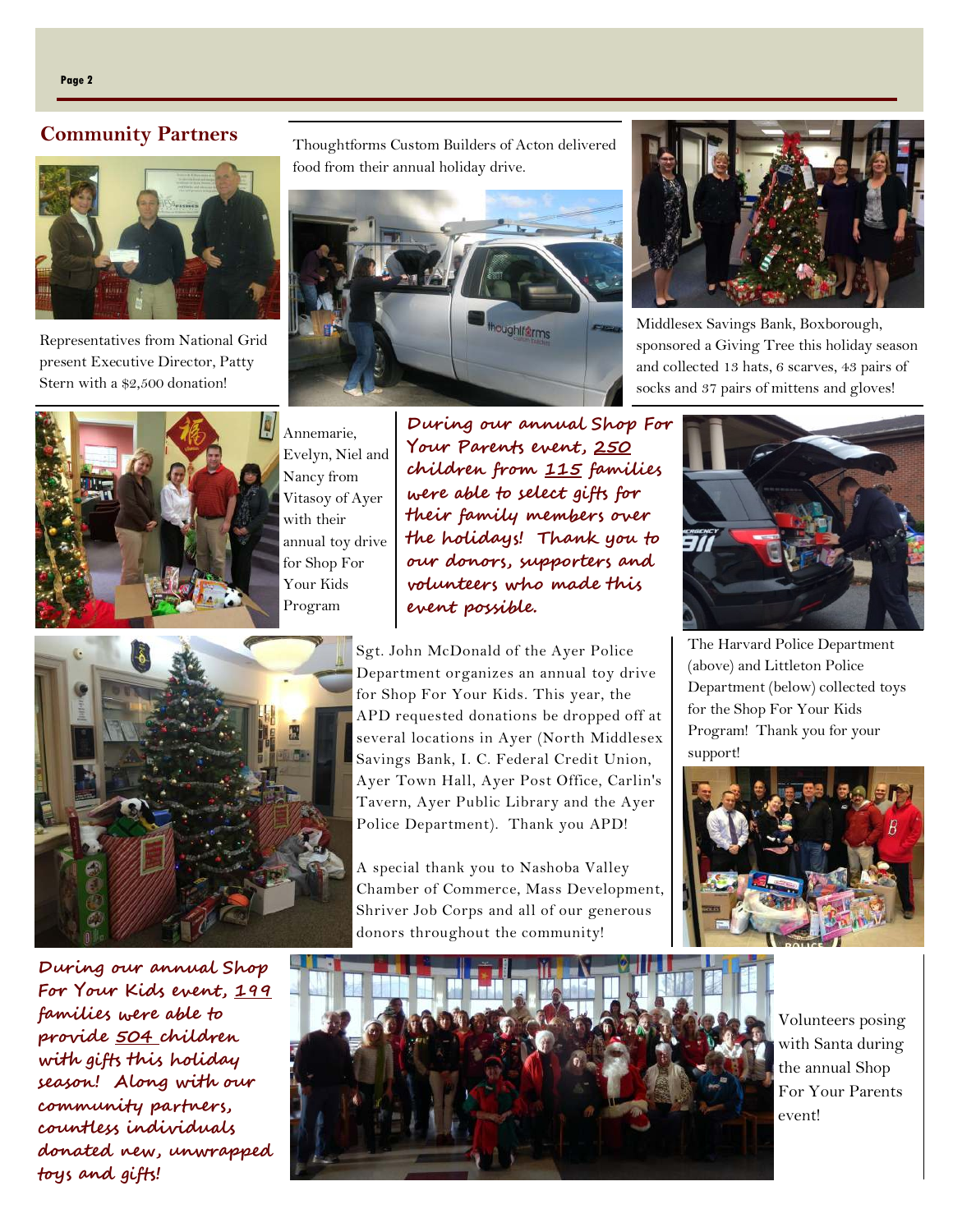## **Extraordinary Young People Getting Involved**



Radhika Mehta, a student volunteer from Littleton, organized her friends for a night of "Caroling for a Cause" over the holidays, raising \$200 for the pantry!

## **A Tribute to our Volunteers (an acrostic written by a client)**

Love for those in need

Offering the best service

Answering a call to assist those in need

Very compassionate and understanding

Every service is made available

Such kindness and caring

### Friendly

&

Interested in your well being

Seriously caring and involved

**Helping** those who are in need

Enthusiastic and energetic

Simply the best that they can be

### **Loaves & Fishes Has a New Clothing Room!**



Due to space reconfiguration within the Pantry, our Clothing Room has been moved to a new space and is now OPEN! (Pictured above: volunteers constructing shelving). (Pictured below: construction and painting finished). We are now accepting seasonally appropriate clothing donations to fill the racks !



### **Paying It Forward**

On Wednesday, November 11, 2015 (Veteran's Day), our Executive Director, Patty Stern, heard the doorbell ring at the pantry. When she answered the door, a veteran presented her with a check for \$100! He explained to Patty that Loaves & Fishes helped him in his time of need

and this donation was his way of "paying it forward" to help other veterans in our service area. Thank you, sir, for your donation and your service!